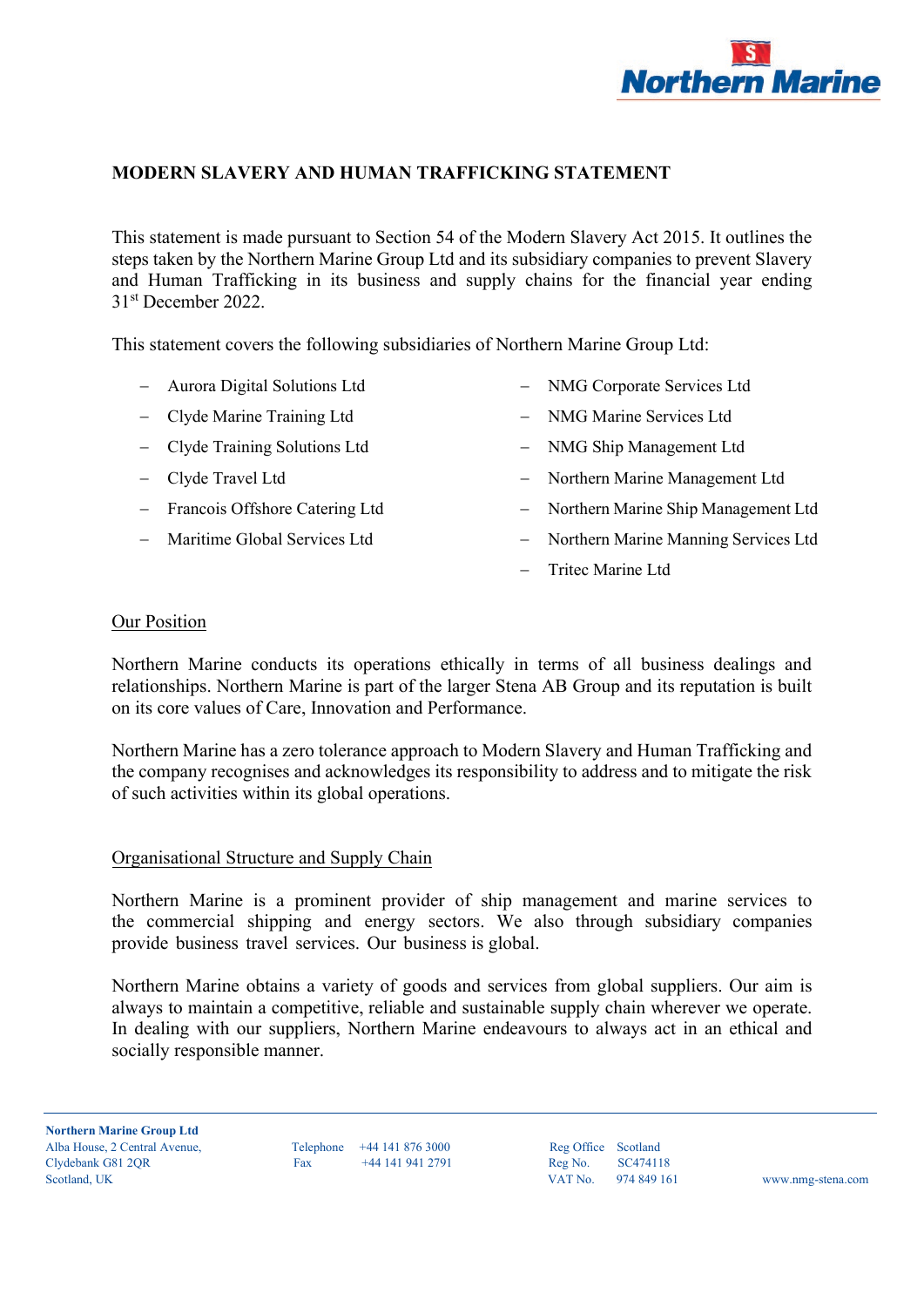

### Relevant Policies and Actions

The following policies set down our approach to the identification of modern slavery risks and steps to be taken to prevent slavery and human trafficking in our operations.

**Anti-Slavery Policy:** This policy confirms our zero tolerance approach to Modern Slavery and confirms that the Company would terminate its relationships with indivuduals or organisations working on our behalf if they are found to be in breach of this policy.

**Ethical Policy:** This policy commits the Company to the practice of responsible corporate behaviour. It is a wide ranging policy that seeks to protect and promote the human rights and basic freedoms of all employees and agents whose work contributes to the success of the Company.

**Code of Conduct:** The Code of Conduct has been adopted by all Stena AB Group Companies and makes clear the actions and behaviours expected by employees when representing the Company

**Whistleblowing Policy:** The Company encourages all its employees, customers and other business partners to report any concerns related to its direct activities or its supply chain.

Northern Marine's recruitment procedures include screening processes to confirm eligibility to work in order to protect against Modern Slavery and Human Trafficking.

All employees working in the maritime sectors are subject to adherence to the Maritime Labour Convention (MLC) 2006 standards for conditions of employment.

Our Supplier Questionnaire is committed to ensuring that suppliers adhere to the highest standard of ethics and are expected to demonstrate that they provide safe working conditions and act within the law in their use of labour.

These procedures are subject to regular internal and external audit.

Northern Marine employees have completed e-learning in relation to the Code of Conduct and our Anti-Bribery and Corruption Policy. Both policies outline the expectation that its employees will conduct business with the highest level of integrity and respect for the interests of those with whom it has relationships.

**Northern Marine Group Ltd** Alba House, 2 Central Avenue, Telephone +44 141 876 3000 Reg Office Scotland Clydebank G81 2QR Fax +44 141 941 2791 Reg No. SC474118 Scotland, UK VAT No. 974 849 161 www.nmg-stena.com